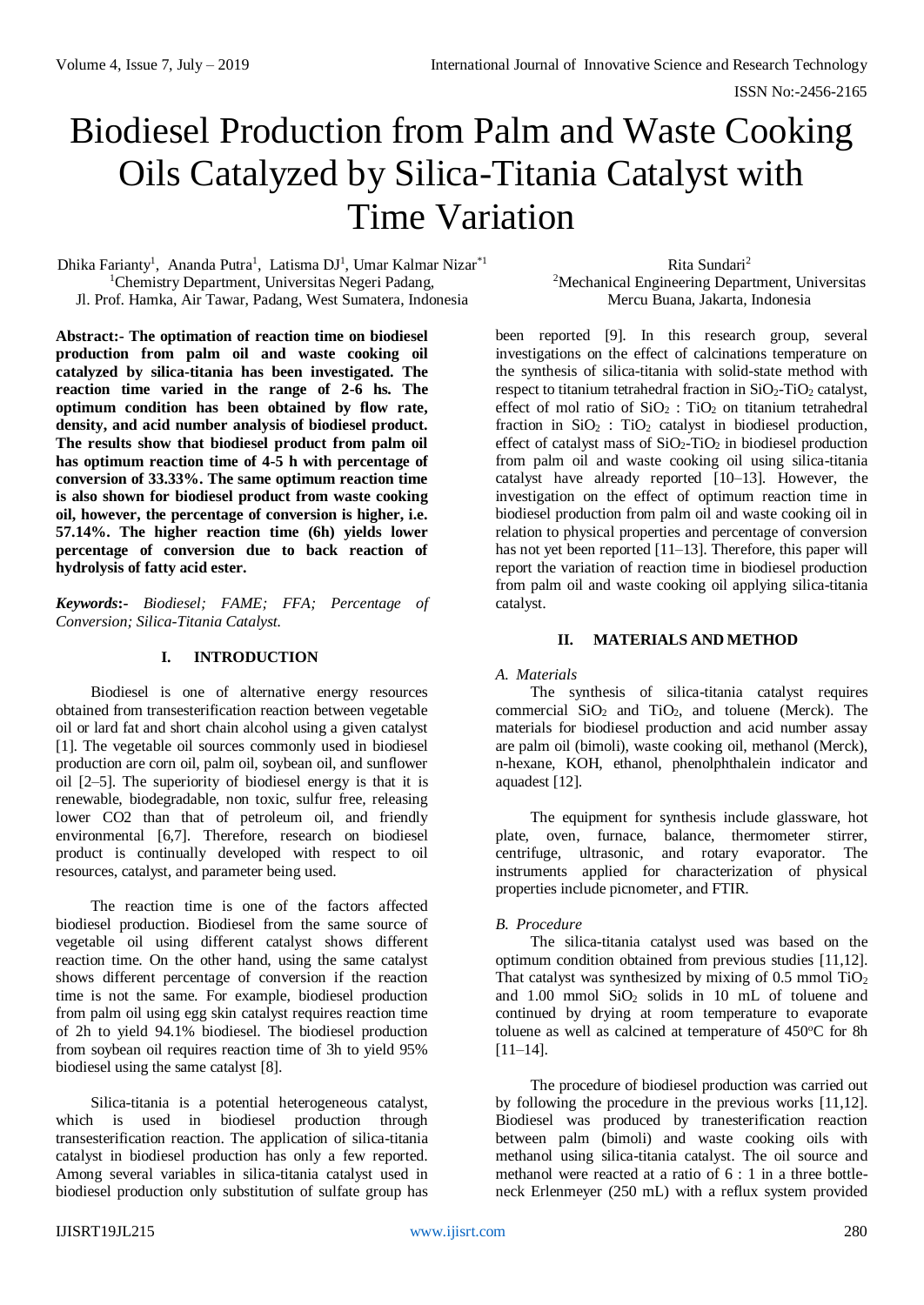by a thermometer (360 $^{\circ}$ C) at 65 $^{\circ}$ C for a variation of reaction time, i.e. 2, 3, 4, 5, and 6h. The reaction was conducted using the catalyst 7% by weight of oil source [13]. Afterwards, the catalyst was separated from the reaction product by centrifuge and the followed by removal of the excess methanol using rotary evaporator [13,14]. The product was analysis by several properties such as density, viscosity and acid number as well as characterized by FTIR (Fourier Transformation Infrared) at wave number of 600 –  $4000 \text{ cm}^{-1}$ .

| <b>Sample</b>                                | Label            | <b>Sample</b>     | Label            |  |  |
|----------------------------------------------|------------------|-------------------|------------------|--|--|
| Palm Oil                                     | P <sub>O</sub>   | Waste Cooking Oil | <b>WCO</b>       |  |  |
| 2 hours                                      | BPO <sub>2</sub> | 2 hours           | BWC <sub>2</sub> |  |  |
| 3 hours                                      | BPO <sub>3</sub> | 3 hours           | BWC3             |  |  |
| 4 hours                                      | BPO <sub>4</sub> | 4 hours           | BWC4             |  |  |
| 5 hours                                      | BPO <sub>5</sub> | 5 hours           | BWC5             |  |  |
| 6 hours                                      | BPO <sub>6</sub> | 6 hours           | BWC6             |  |  |
| $\sim$ $\sim$ $\sim$ $\sim$<br>-- - -<br>--- |                  |                   |                  |  |  |

Table 1:- Table of Sample Label

## **III. RESULTS AND DISCUSSION**

## *A. FTIR Spectra of Oil Source and Biodiesel Product*

Fig. 1 show the FTIR spectra of biodiesel product with the highest percentage of conversion and FTIR spectra of oil sources (palm oil and waste cooking oil).



Fig 1:- FTIR spectra of oil source and biodiesel product**.**

On the basis of Fig. 1 the FTIR spectra of oil sources are generally similar with that of biodiesel products. However, the absorption band at wave number 1300 – 1000 cm-1 show differences in intensity. The absorption band in this range is due to vibration frequency of C-O-H and C-O-

C from fatty acid ester or biodiesel. The shift of absorption band of C-O-C ester from oil sources to form a broader band from biodiesel product can be assumed as the principal difference in relation to ester group transformation in oil sources to form methyl ester of biodiesel product [15].

| Vibration Frequency (cm <sup>1)</sup> |         |         |         |                             |
|---------------------------------------|---------|---------|---------|-----------------------------|
| <b>BPO</b>                            | BPO4    | BWC     | BWC4    | <b>Integration</b>          |
| 718.71                                | 717.92  | 718.20  | 717.13  | $-CH2$ rocking              |
| 1454.81                               | 1454.47 | 1454.60 | 1454.33 | Metyl ester $(CO-O-CH3)$    |
| 1160.1                                | 1159.43 | 1115.03 | 1150.24 | ester $(C-O)$               |
| 2922.35                               | 2922.15 | 2922.28 | 2922.27 | -CH <sub>2</sub> stretching |

Table 2:- The position of main band of FTIR of oil sources and biodiesel product.

On the basis of table 2, it should be noted that the main absorption bands of oil sources (palm and waste cooking oil) and biodiesel product are similar. The FTIR spectra of biodiesel product is undergone a little shift compared to that of oil sources. The similarity in FTIR spectra of biodiesel product and oil sources is due to functional group of triglyceride and methyl ester that have similar structure. The little difference between FTIR spectra of oil sources (palm oil and waste cooking oil) and biodiesel

product is caused by difference in chemical bonding existed in oil sources and biodiesel product [16].

#### *B. Flow Rate*

The examination of flow rate is used to inform the viscosity of biodiesel product, since the viscosity is reversed to flow rate, in other word, the higher flow rate is an indication of lower viscosity. The flow rates of oil sources are 0.8124 mL/sec. for palm oil and 0.7048 mL/sec. for waste cooking oil. The results show that viscosity of waste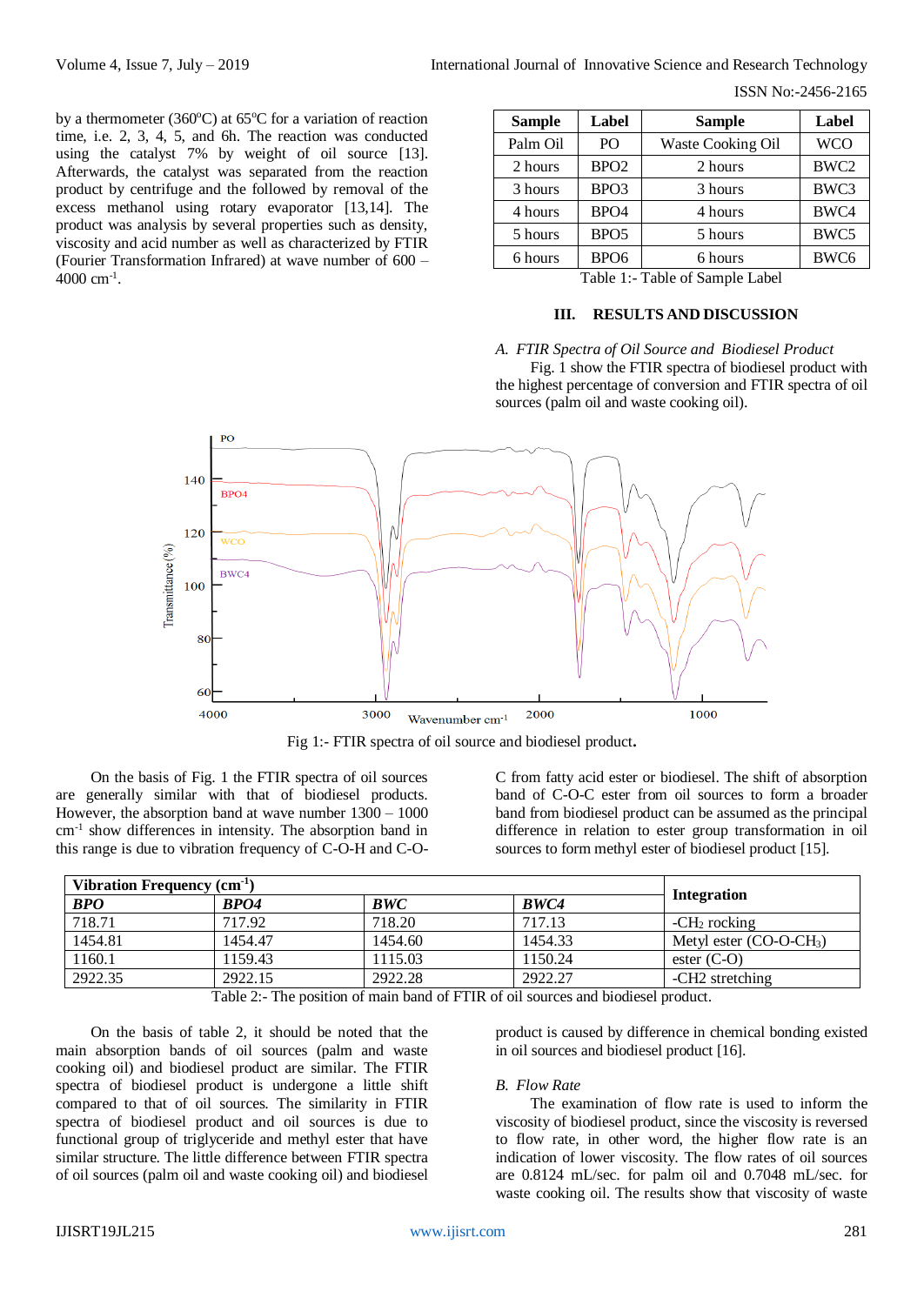cooking oil is higher than that of palm oil. The values of flow rate for oil sources and biodiesel are presented in Fig.2 and Fig. 3.



Fig 2:- The flow rates of palm oil (bimoli) and biodiesel products.



Fig 3:-The flow rates of waste cooking oil and biodiesel products.

Based on the results presented in Fig.2 and Fig.3, in general, the flow rate increased with increasing reaction time until 4h. The flow rate reduced after the reaction time longer than 4h. The increased flow rate until optimum reaction time is caused by triglyceride conversion through transesterification or FFA (Free Fatty Acid) through esterification to yield methyl ester resulting reduced molecular weight and reduced viscosity [17]. The glyceride in palm oil caused high viscosity due to strong hydrogen bonding resulting high density in triglyceride. The shorter reaction time yields lower conversion of glyceride to yield biodiesel resulting higher flow rate or lower viscosity. The waste cooking oil with high FFA, the conversion of FFA to FAME (Fatty Acid Methyl Ester) is occurred through OH substitution from carboxylate with  $OCH<sub>3</sub>$  from methanol. The removal of OH group yields increasing flow rate because the hydrogen bonding decreased in the vegetable oil. On the basis of flow rate data, it could be noted that "4h" is the optimum reaction time for biodiesel production from palm oil (bimoli) and waste cooking oil [18].

# *C. Density*

The biodiesel products have also been examined for their density, which are presented in Fig.4 and Fig.5.



Fig 4:-Density of palm oil and biodiesel products.



Fig 5:- Density of waste cooking oil and biodiesel products.

The density is also decreased with increasing reaction time until 4h. When the reaction time is longer than 4h the density is increased. The results are consistent with that obtained from flow rate or viscosity. The high density is also caused by water content and methanol in biodiesel due to imperfect separation [18]. Based on the density analysis, the optimum reaction rate for biodiesel production from palm (bimoli) and waste cooking oil using silica-titania catalyst is taken as 4 hours.

## *D.* Acid number and percentage of conversion*.*

The examination of acid number is used to determine the number of free fatty acid in biodiesel. The results of acid number examination in biodiesel production from palm (bimoli) and waste cooking oil are illustrated in Fig. 6 and Fig. 7.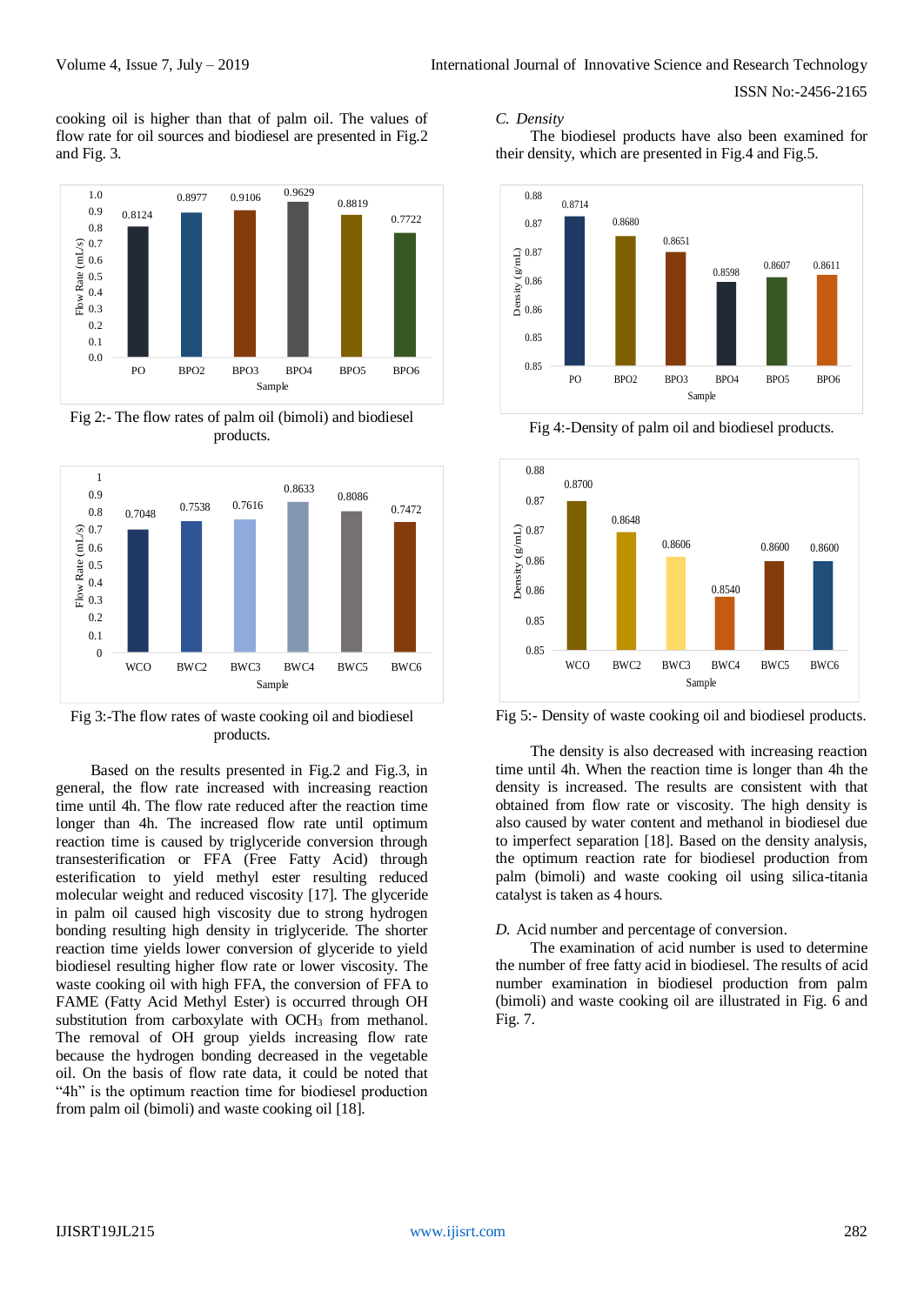

Fig 6:- Acid number of palm oil (bimoli) and biodiesel products.



Fig 7:- Acid number of waste cooking oil and biodiesel products.

Fig. 6 and Fig. 7 present the results of acid number examination for biodiesel products and oil sources (palm oil and waste cooking oil). The illustrations show that the acid number of biodiesel products are lower than that of both palm and waste cooking oil. The acid number of biodiesel products decreased with increasing reaction time until 5h and then the acid number of biodiesel products increased again after 5h reaction time. This phenomenon is due to reaction equilibrium achieved and if the reaction time taken longer causing reversed reaction. The longer reaction time reduces biodiesel product and this is caused by hydrolysis of biodiesel in base medium resulting decreased fatty acid methyl ester and the possibility of soap formation. Therefore, immediate separation of biodiesel products from the mixture should be taken and attention on reaction time [2,19]. Table 3 lists the results of acid number, % FFA, and % conversion.

| <b>Sample</b>                                                   | Acid Number (mg KOH/g) | $%$ FFA $(%)$ | $\%$ Conversion $(\% )$ |  |  |
|-----------------------------------------------------------------|------------------------|---------------|-------------------------|--|--|
| PO <sub>1</sub>                                                 | 1.122                  | 0.561         |                         |  |  |
| BPO <sub>2</sub>                                                | 0.935                  | 0.468         | 16.67                   |  |  |
| BPO <sub>3</sub>                                                | 0.935                  | 0.468         | 16.67                   |  |  |
| BPO <sub>4</sub>                                                | 0.748                  | 0.374         | 33.33                   |  |  |
| BPO <sub>5</sub>                                                | 0.748                  | 0.374         | 33.33                   |  |  |
| BPO <sub>6</sub>                                                | 0.935                  | 0.468         | 16.67                   |  |  |
| <b>WCO</b>                                                      | 2.618                  | 1.31          |                         |  |  |
| BWC <sub>2</sub>                                                | 1.496                  | 0.748         | 42.86                   |  |  |
| BWC3                                                            | 1.309                  | 0.655         | 50                      |  |  |
| BWC4                                                            | 1.122                  | 0.561         | 57.14                   |  |  |
| BWC <sub>5</sub>                                                | 1.122                  | 0.561         | 57.14                   |  |  |
| BWC <sub>6</sub>                                                | 1.216                  | 0.608         | 53.55                   |  |  |
| Table 3: Percentage of FEA and conversion of biodiesel products |                        |               |                         |  |  |

Table 3:- Percentage of FFA and conversion of biodiesel products.

Based on data of Table 3 conversion of palm oil to biodiesel shows the highest value, i.e. 33.33% at reaction time of 4h and 5h, while conversion of waste cooking oil to biodiesel shows the highest value, i.e. 57.14% at reaction time of 4h and 5h. The biodiesel from waste cooking oil shows higher percentage of conversion compared to that of biodiesel from palm oil. This is due to free fatty acid content in waste cooking oil is higher and can be converted much more to fatty acid methyl ester. In addition, the existence of titanium tetrahedral fraction in silica-titania increasing acidity of catalyst surface in order to convert free fatty acid from triglyceride [13].

The results of physical properties examination of biodiesel products show that reaction time in biodiesel production affected flow rate, density, and acid number of biodiesel products. The optimum reaction time shown by

this investigation, i.e. 4h is for both biodiesel products from palm oil and waste cooking oil with different percentage of conversion. Further deduction shows that silica-titania catalyst is an effective catalyst for vegetable oil with FFA content higher than 0.5% [13].

#### **IV. CONCLUSION**

The optimum reaction time for biodiesel production from both palm oil and waste cooking oil using silica-titania catalyst is found to be 4h at  $65^{\circ}$ C. The percentage of conversion for waste cooking oil (57.14 %) is found to be higher than that for palm oil (33.33 %) and this shows that silica-titania catalyst is more effective for vegetable oil with higher FFA content  $( > 0.5\%)$  in biodiesel production.